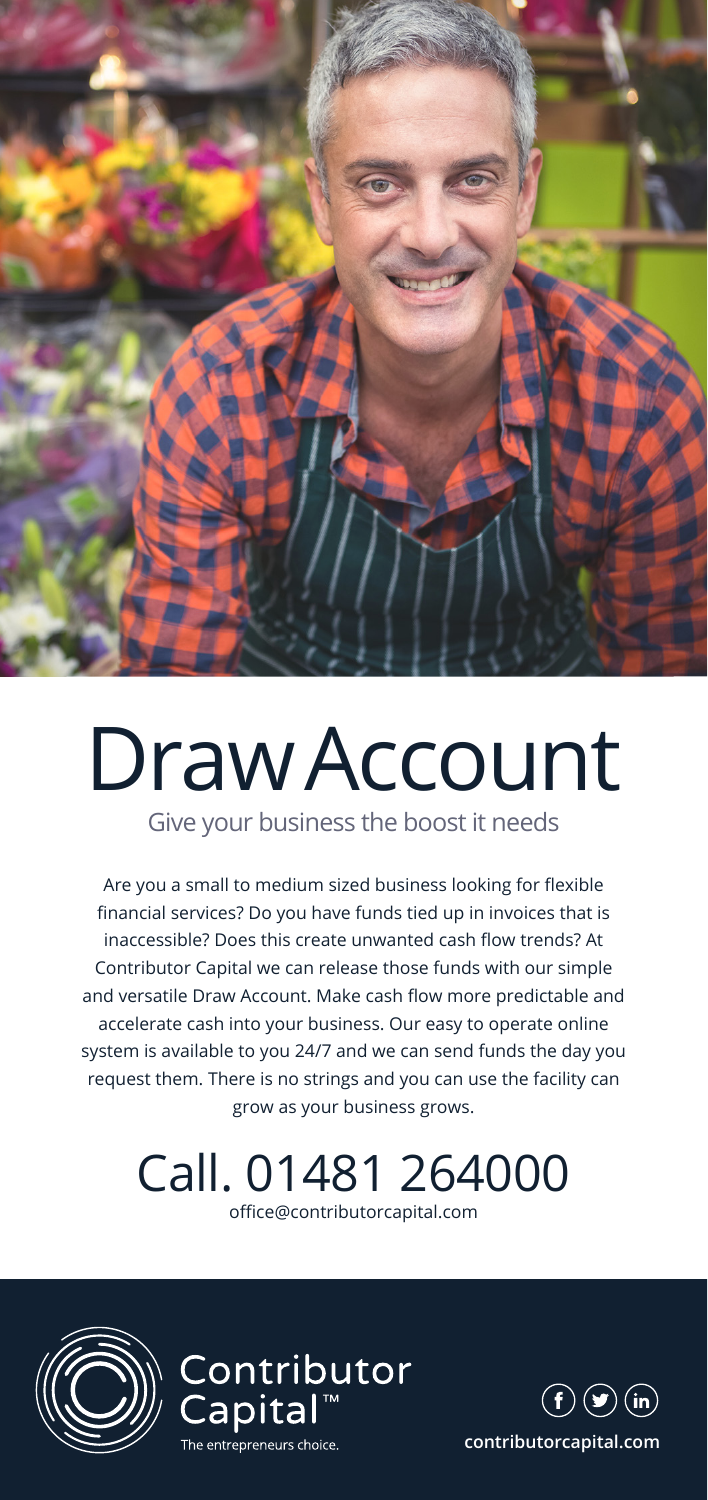

## Accelerate cash into your business!

The biggest problem faced by most small to medium businesses is a lack of capital. This is particularly the case for a growing business. At Contributor we truly understand these problems because our founders have experienced those problems at first hand in a wide variety of other business enterprises. We understand how a business succeeds, how it can accumulate and build capital for its future security and growth. Our three separate services all focus around the short term use of our capital, allowing you to 'rent' the use of our capital and helping you to accumulate your own capital in your own business.



Use your invoices to accelerate cash into your business



Your money is transferred the same day you request it



Log in to our user friendly online system



No hidden set up or management fees apply



Immediate LIVE access to your account 24/7



You can grow your facility as your business grows

**We will listen with enthusiasm at any small to medium sized business seeking financial support.**



01481 264000 or email us at office@contributorcapital.com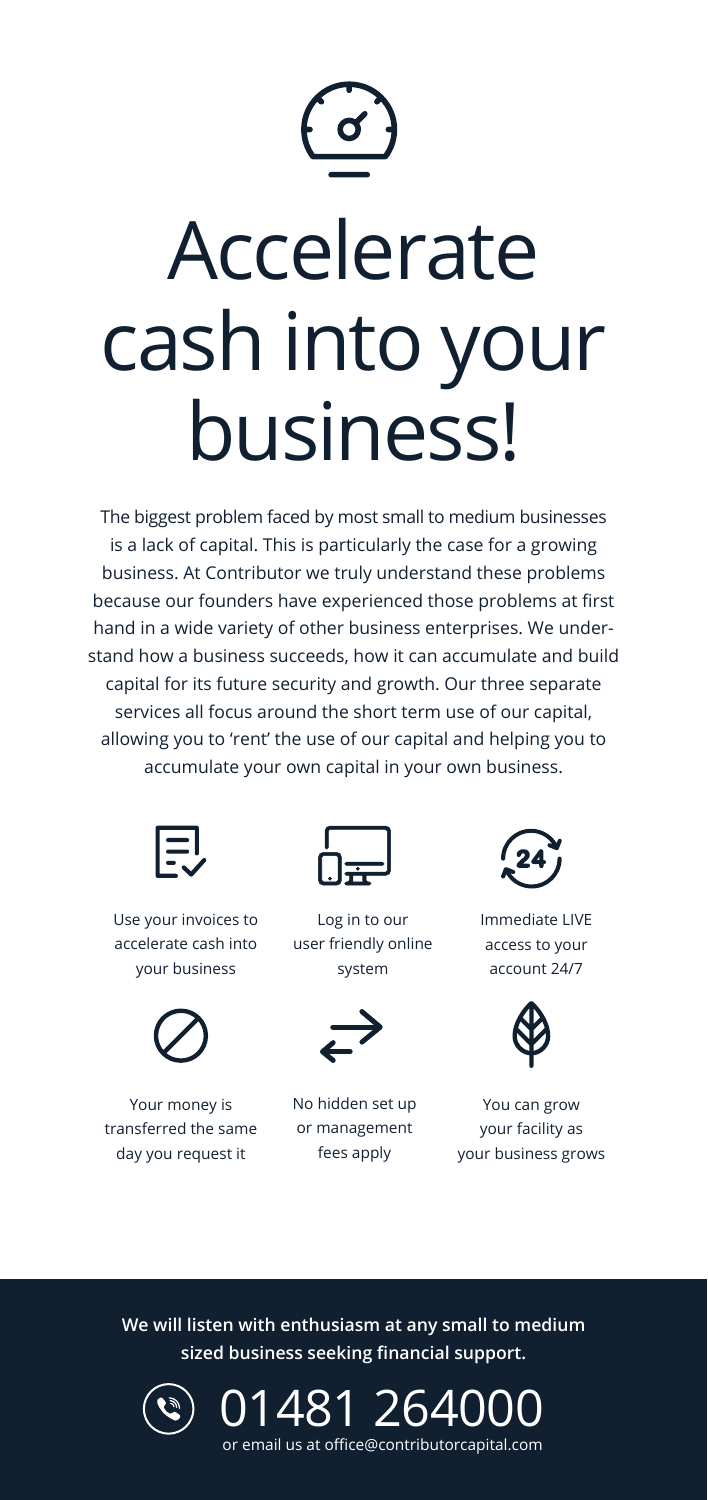

### Business Overdraft

Flexibility where you need it the most

Is your business growing but doesn't issue enough invoices to generate sufficient capital for your funding needs? Our Business Overdraft is the perfect financing solution for expanding businesses requiring more working capital or short term cash flow, our flexible facility works just like a traditional bank over draft facility, you can pay in or draw as needed. Our clients have around the clock online access and you can receive funds the same day, there is no set-up fees, no management fees just a single daily rate applied to the cash you use.

#### Call. 01481 264000

office@contributorcapital.com







**contributorcapital.com**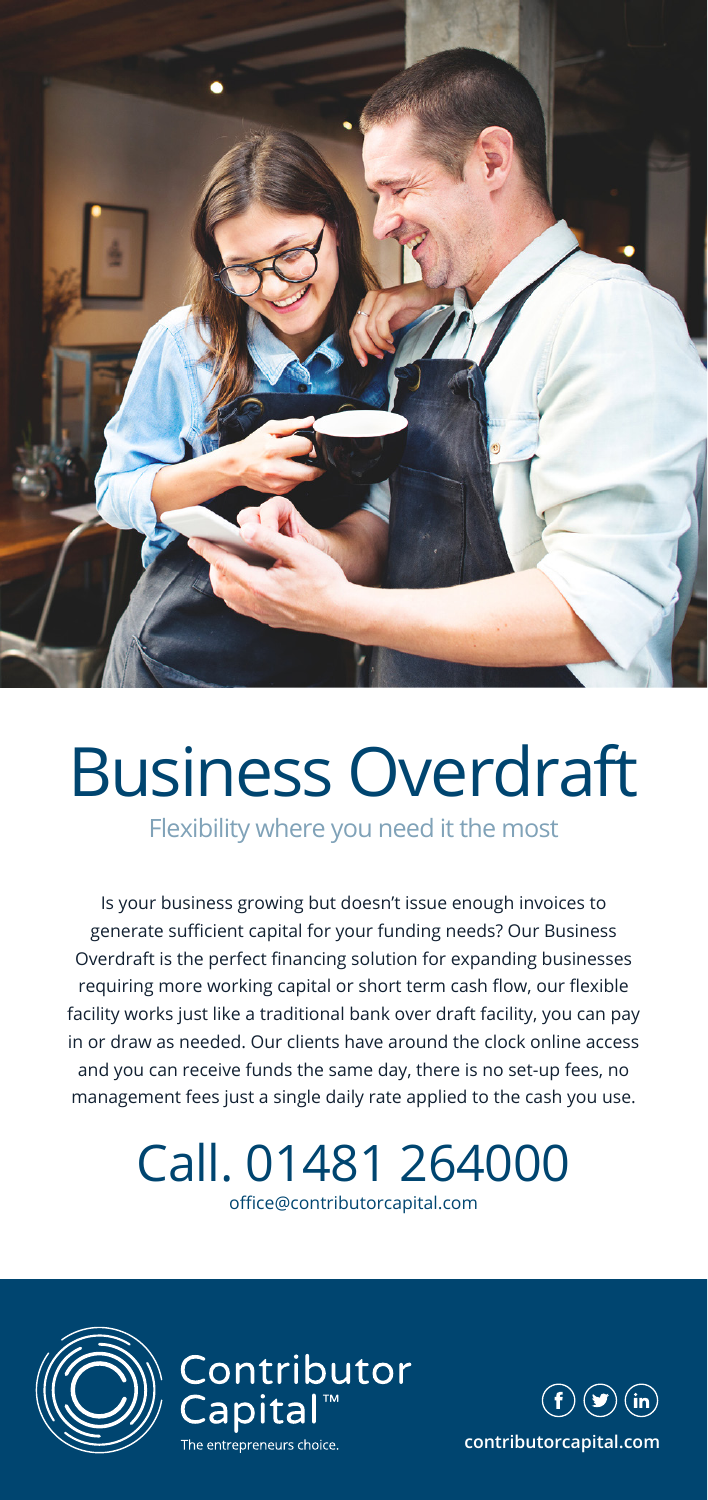

## Accelerate cash into your business!

The biggest problem faced by most small to medium businesses is a lack of capital. This is particularly the case for a growing business. At Contributor we truly understand these problems because our founders have experienced those problems at first hand in a wide variety of other business enterprises. We understand how a business succeeds, how it can accumulate and build capital for its future security and growth. Our three separate services all focus around the short term use of our capital, allowing you to 'rent' the use of our capital and helping you to accumulate your own capital in your own business.



Generate sufficient capital for your funding needs



Draw cash same day if requested by midday



Works like a bank overdraft Flexible, pay in and draw as needed



No hidden set up or management fees apply



Immediate LIVE access to your account 24/7



Security may be required

**We will listen with enthusiasm at any small to medium sized business seeking financial support.**



01481 26400 or email us at office@contributorcapital.com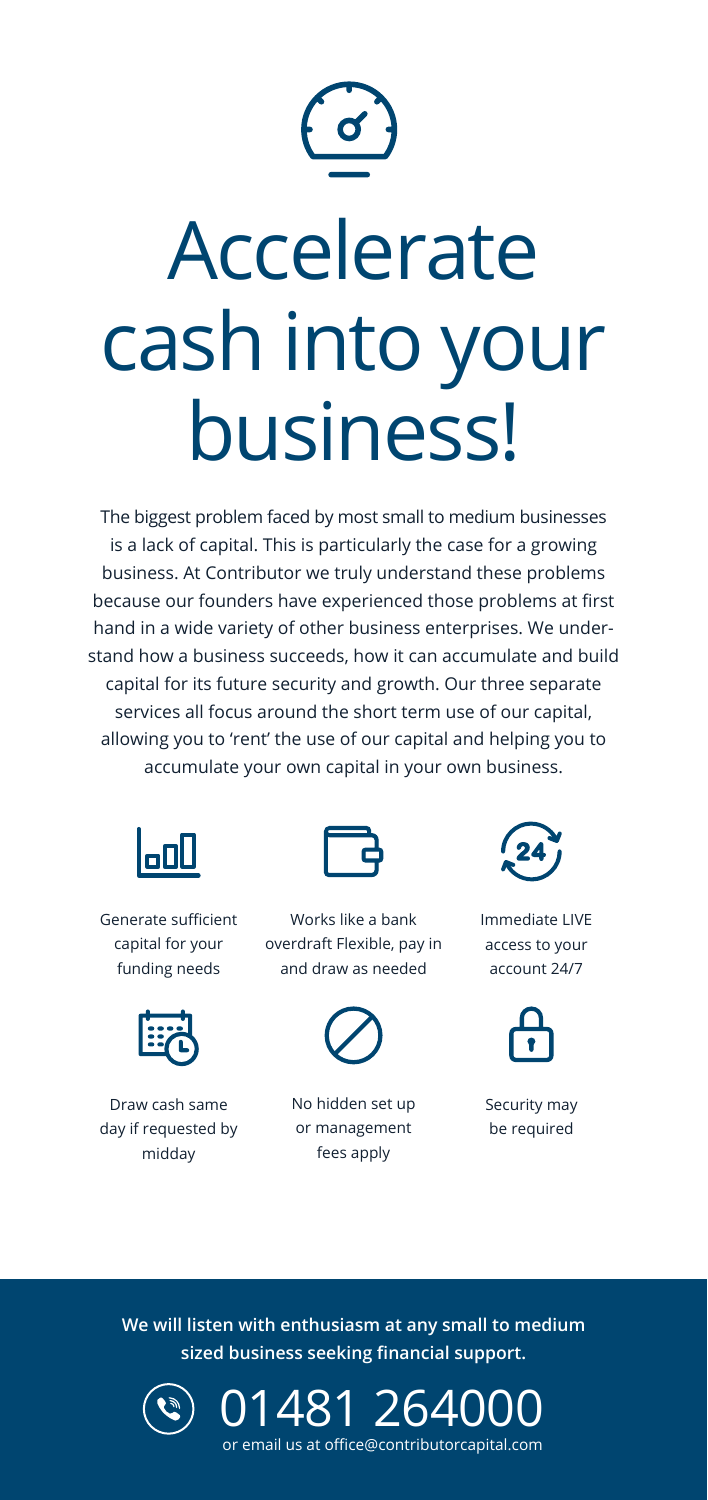

### Loan Account

The perfect solution for growth and expansion

Every business is different and we all occasionally require that extra capital to help finance new stock or to purchase essential equipment to allow our business to thrive. We will look with enthusiasm at any business based proposal for short or long term lending requirements. Take the next step in your business endeavours with our flexible Loan Account, it's simple you only pay a single daily rate on the cash you use and there is no hidden set up or management fees applied to your account. So what you waiting for?

#### Call. 01481 264000

office@contributorcapital.com

Contributor<br>Capital™





**contributorcapital.com**